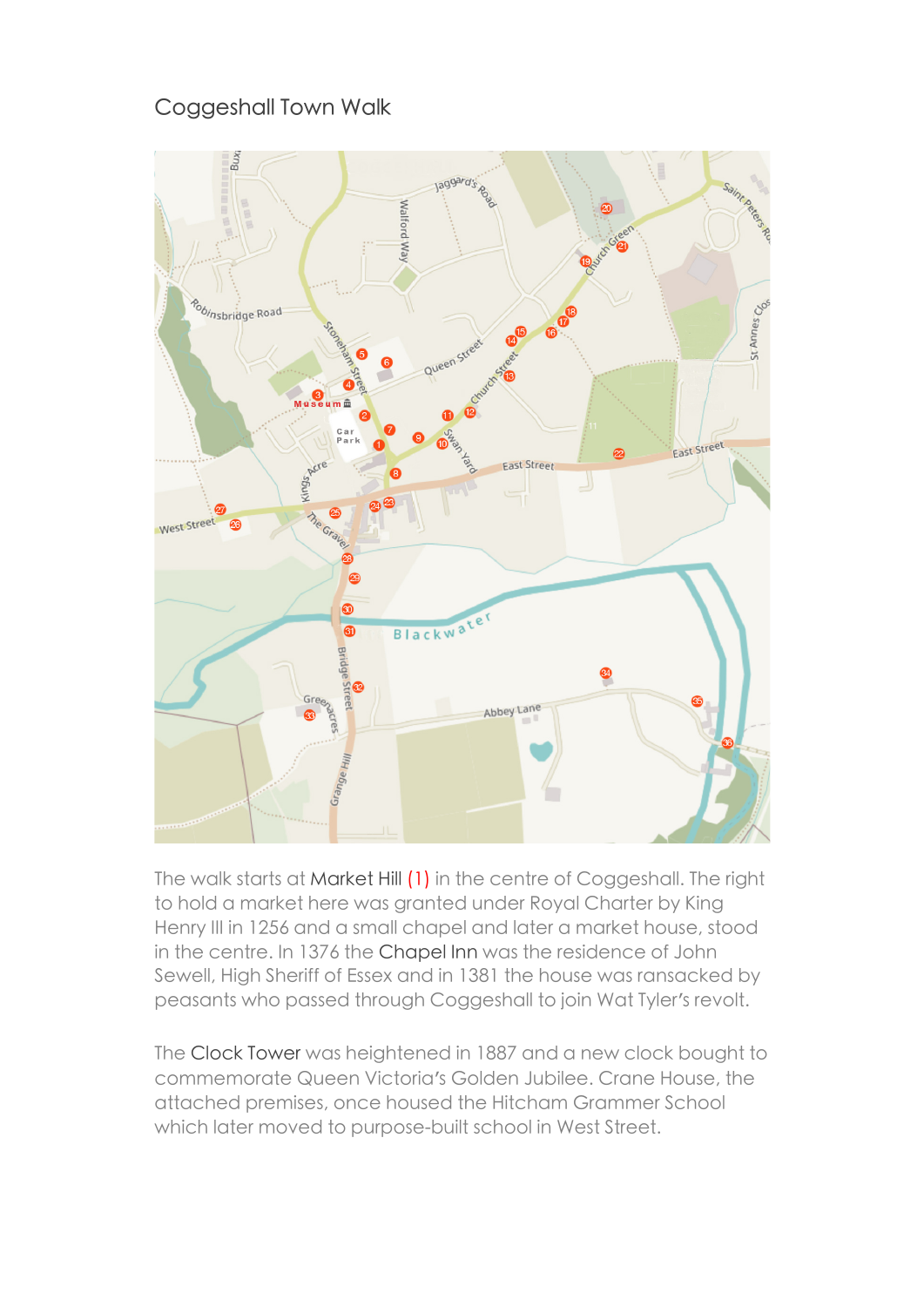Walk up Stoneham Street past the former Wesleyan Methodist Chapel, now a Montessori school, (2) and you will see the small alley leading to the Village Hall, which was once a brewery, the Public Toilets and the Museum.

If you continue on across the road to the car park you will find the Millennium Garden (3) and just down the adjacent footpath is the Doubleday Garden, named for the town's most prominent Quaker family. Both gardens are open for all.

The Friends Meeting House (4) erected in 1878, is now Coggeshall's library. The Quakers had a place of worship in Coggeshall from the late 1600s and on this site from at least 1747.

A little further up the street is Coggeshall's youngest church, the Catholic Church of St Bernard of Clairvaux (5) which was built in 1929.

One of the principal buildings in Stoneham Street is Christ Church (6) previously the Congregational Church, which dates from 1715. There has been a Congregational community in Coggeshall since 1662 when the Reverends John Sames and Thomas Lowry were ejected from the Church of England. The Congregational community is now united with the Baptists and Wesley Methodists.

Back towards the Market Hill you pass on the left the one-time public house, the Black Horse (7) now a private house called Old House. This was the headquarters of the Coggeshall Gang who terrorised the whole area in the 1840s. They were eventually caught, tried and transported to Australia.

As you reach Market Hill again, look across to the corner to what was once a large house, now shops (8) which was the home of Thomas Hawkes, a Protestant martyr who was burnt as a heretic on Vicarage Field just off West Street in Coggeshall in 1555.

Turn left into Church Street where during your walk you will see fine old buildings, although looking closely there are much older buildings hidden behind later façades. On the left hand side of the street look for the carpenter's marks (in Roman numerals) on the studwork of the jettied upper storey of the shop (9).

Opposite on the right hand side of the street is the butchers (10) which for over a century was a hardware shop with a huge padlock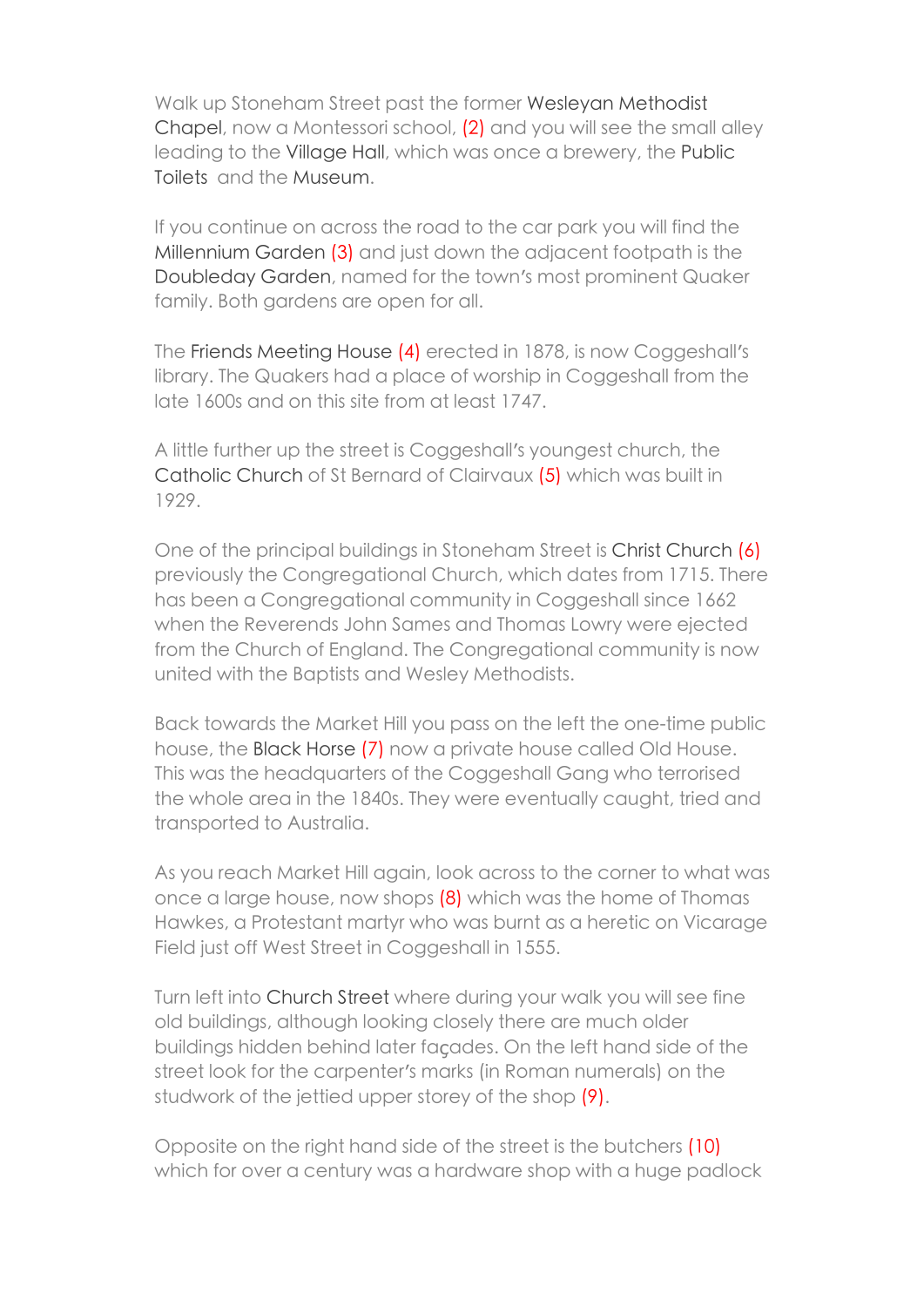hanging outside. This sign is now in Coggeshall's museum.

Further on the left is a row of three buildings, the last one of which is called Saunders  $(11)$ . This is all that remains of a  $16<sup>th</sup>$  century merchant's house that once covered the whole site and was called the Great House. In the 1800s the back room was the workplace where women sat at frames and made Coggeshall (or tambour) lace.

Opposite is Spooners (12) with it's carved woodwork and bearing a plaque with the date 1467. Parts of this house date from the 14<sup>th</sup> century but the carving is early 20<sup>th</sup> century and by one Coggeshall wood carvers. Next to Spooners is the three-storey 17<sup>th</sup> century Constitutional Club (12) once the home of John Buxton whose relations owned Paycocke's House. It later became one of Coggeshall's maltings and breweries. On the opposite side of the road is another of Coggeshall's non-conformist places of worship, the old Baptist Chapel (12) built in 1855. There had been Baptists in the town from 1772 but the chapel closed in 1989 and is now a small business centre

Further on is The Manse (13) which, together with the adjoining run of houses, was built in the mid -1500s and recent suggestions are that it was all one house. The carved frieze dated 1565 is original and the size of the building indicates the prosperity of the town.

On the other side of the road are  $16^{th}$  and  $17^{th}$  century buildings with exposed beams, as well as a  $15^{th}$  century house called Hutleys (14) the home of a family of hauliers and carriers who were also responsible for Coggeshall's first bus service.

Next door is the timber-framed building called Cockerells (15) which was built in the 16<sup>th</sup> century and, although its present appearance dates from restorations in1800 and particularly of 1922 which was by the same wood-carver responsible for the restoration of Paycocke's.

Opposite Weathervane Cottages, is Woodlands  $(16)$  a  $16<sup>th</sup>$  century house which in 1793 was the home and maltings of Fisher Unwin, a Coggeshall brewer, whose brewery was at Market End.

A narrow passage called Horn Lane leads to the Recreation Ground and next to it is The Cedars (17) with it's belvedere and which includes part of a  $17<sup>th</sup>$  century building.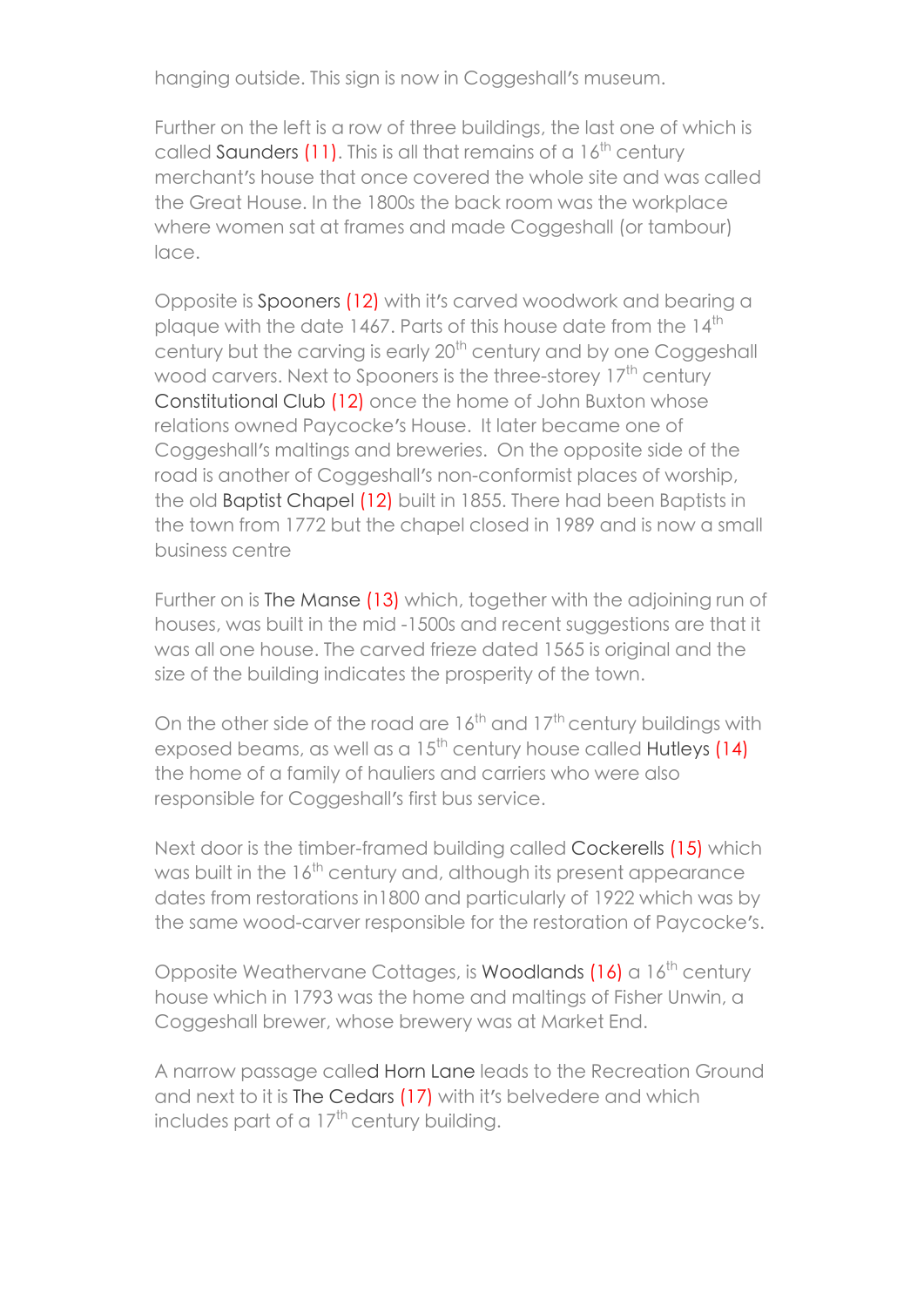Coggeshall House (18) with its attractive half-timbered exterior, is next door. This property was first recorded in the 1492 Manorial Court Rolls. Once called 'The Lawns', it was owned by George Beaumont who wrote the 1890 'History of Coggeshall'. Later it became a Convalescent home but is now a private house and until recently the home of the late Lord Newton.

The Woolpack Inn (19) has been a licensed inn since 1708. Prior to that it was the home of the Rev Lowry and from here he ministered to the Independents after his ejection from the Church of England.

The  $15<sup>th</sup>$  century Church of St. Peter-ad-Vincula  $(20)$  is the third laraest church in Essex and built from the wealth of the cloth trade. Inside are the Paycocke Brasses and a memorial to Mary Honywood who had over 360 living descendants. Part of the church and the tower collapsed after it was hit by a bomb in 1940.

On Church Green, opposite the church, is Coggeshall's town sign (21) which was erected for the year 2000. Made of oak, it depicts things that contributed to Coggeshall's past prosperity.

Return to The Cedars and walk down Horn Lane, the narrow lane leading to the Recreation Ground on which stands Coggeshall's War Memorial (22) bought by public subscription in 1920. The whole area is designated as a war memorial and an open recreational space in perpetuity. Now on to East Street and apart from the new Co-op supermarket, the townscape has changed little over the years although the opening of a by-pass in 1983 eased the traffic here.

At Market End are two buildings (23) which were once a bank and the Post Office. The older building was a public house during the reign of Elizabeth I and later, the brewery of Fisher Unwin. Cross the road to Doubleday Corner, for two centuries the site of general store owned by the Quaker family of that name and scandalously demolished in 1963. From there you can admire the coaching inn, the White Hart (24). There has been an inn here since 1675, but earlier the building was owned by the Paycocke family.

Moving westwards, the area near the former Cricketers public house (25) was once known as The Shambles, a district noted for the sale of meat. The wide channels beside the roadway on the other side called The Gravel were used as a system for sewage disposal in the past, as recently as 1906!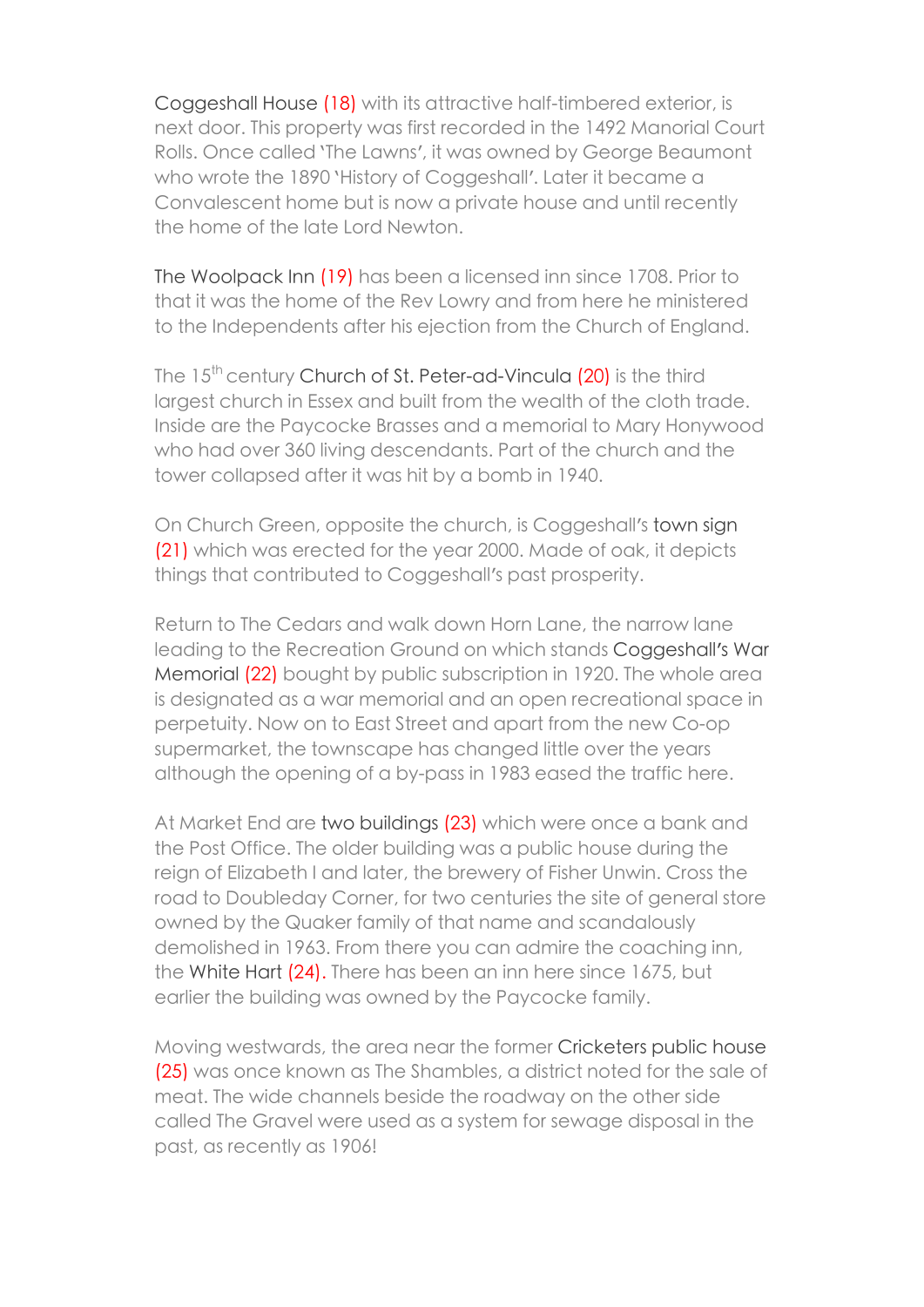Further along West Street stands Paycocke House (26). Built in the early 16<sup>th</sup> century the house itself is stands directly on top of the Roman road which leads from Colchester to St. Albans. The Paycockes were clothiers and were instrumental in building the wool trade which brought prosperity to the town for many years. In 1584 the house passed to the Buxton family, remaining in their possession until 1746. In the late 1800s, in a state of deterioration, the house was sold for demolition. Fortunately, the sale was cancelled and in 1904 Edward Noel, later Lord Buxton, a descendant of the original Buxton family acquired the property. The house was restored by local craftsmen and in 1924 was presented to the National Trust.

The old Fleece public house (now a private home) which adjoins Paycocke's is about the same age and was the home of the Richolds, also wealthy clothiers related by marriage to the Paycockes.

The building opposite was once the Sir Robert Hitcham School (27) and is now a small business centre. Hitcham was a self-made man who became a senior officer of state and lived in Framlingham Castle in Suffolk. He bequeathed money for the education of Coggeshall children in his will of 1636. It was in the field behind here that Thomas Hawkes met his death at the stake.

Return past the development called King's Acre, once the site of the famous seed firm of J K King, to the junction of Market End and Bridge Street, turn right down Bridge Street and walk past Foundry House, to the iron bridge, known since medieval times as Short Bridge (28), which spans a stream. This was the original course of the River Blackwater and was for centuries used as a sewer - creating the infamous 'Coggeshall Stink'. The initials 'LC' at the base of the bridge marks the boundary between Great and Little Coggeshall.

A little further on is the site of Gardner's Brewery the last of Coggeshall's many breweries. The brewery chimney (29) is still there, the other buildings having been converted into dwellings.

Carry on past Bridge House, once the 'Kings Arms' public house, to Stephen's Bridge named after the king during whose reign Coggeshall Abbey was founded. The malthouse of the abbey once stood on the site of the residential area called The Maltings and adjacent is Rood House (30) where a great cross once stood to mark the entrance to the Abbey lands.